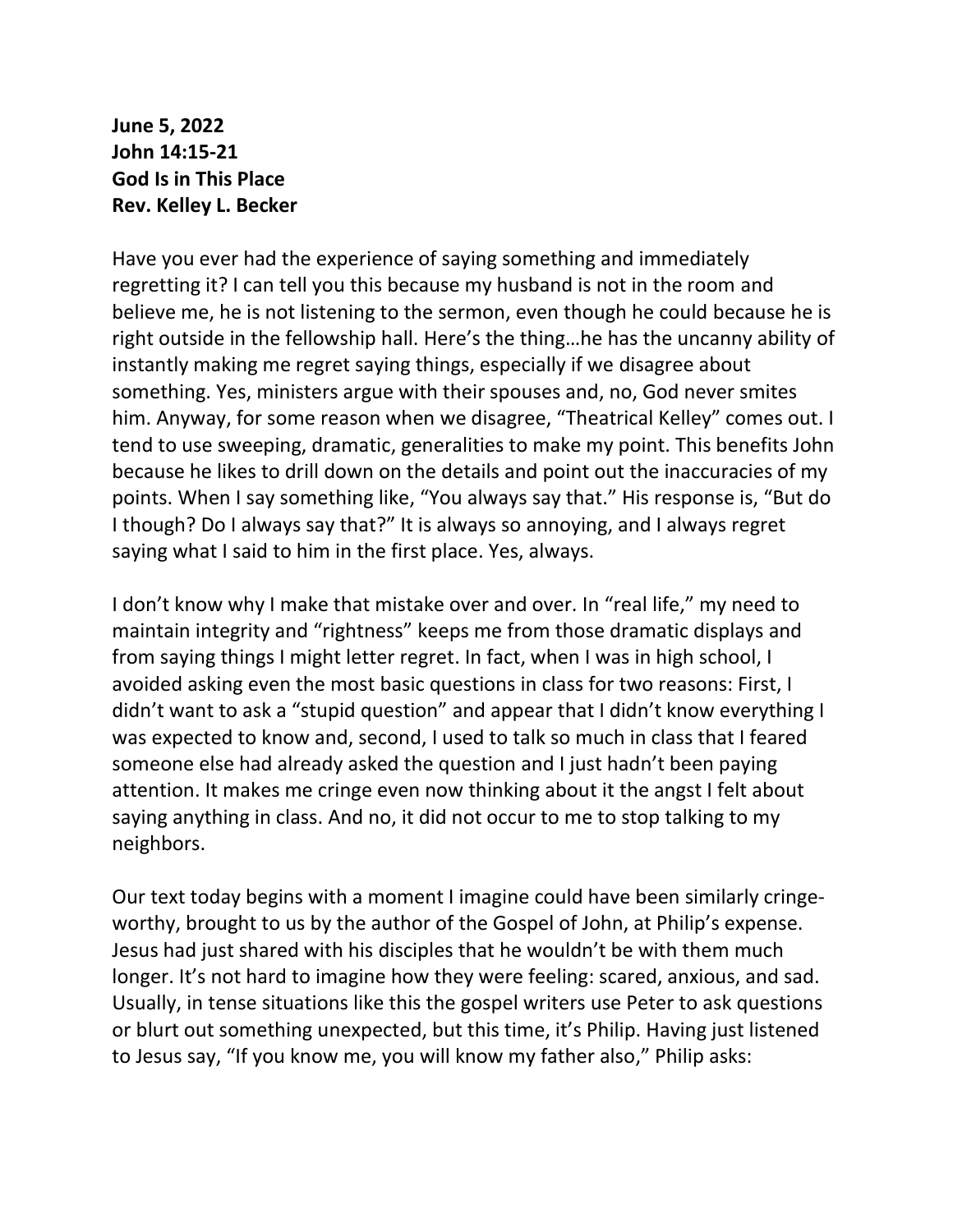**<sup>8</sup>**…"Lord, show us the Father, and we will be satisfied." **<sup>9</sup>** Jesus said to him, "Have I been with you all this time, Philip, and you still do not know me? Whoever has seen me has seen the Father. How can you say, 'Show us the Father'? **<sup>10</sup>**Do you not believe that I am in the Father and the Father is in me? The words that I say to you I do not speak on my own, but the Father who dwells in me does his works. **<sup>11</sup>** Believe me that I am in the Father and the Father is in me, but if you do not, then believe because of the works themselves. **<sup>12</sup>** Very truly, I tell you, the one who believes in me will also do the works that I do and, in fact, will do greater works than these, because I am going to the Father. **<sup>13</sup>** I will do whatever you ask in my name, so that the Father may be glorified in the Son. **<sup>14</sup>** If in my name you ask me for anything, I will do it.

**<sup>15</sup>** "If you love me, you will keep my commandments. **<sup>16</sup>** And I will ask the Father, and he will give you another Advocate, to be with you forever. **<sup>17</sup>** This is the Spirit of truth, whom the world cannot receive because it neither sees him nor knows him. You know him because he abides with you, and he will be in you.

**<sup>18</sup>** "I will not leave you orphaned; I am coming to you. **<sup>19</sup>** In a little while the world will no longer see me, but you will see me; because I live, you also will live. <sup>20</sup> On that day you will know that I am in my Father, and you in me, and I in you. **<sup>21</sup>** They who have my commandments and keep them are those who love me, and those who love me will be loved by my Father, and I will love them and reveal myself to them." **<sup>22</sup>** Judas (not Iscariot) said to him, "Lord, how is it that you will reveal yourself to us and not to the world?" **<sup>23</sup>** Jesus answered him, "Those who love me will keep my word, and my Father will love them, and we will come to them and make our home with them. **<sup>24</sup>**Whoever does not love me does not keep my words, and the word that you hear is not mine but is from the Father who sent me.

**<sup>25</sup>** "I have said these things to you while I am still with you. **<sup>26</sup>** But the Advocate, the Holy Spirit, whom the Father will send in my name, will teach you everything and remind you of all that I have said to you. **<sup>27</sup>** Peace I leave with you; my peace I give to you. I do not give to you as the world gives. Do not let your hearts be troubled, and do not let them be afraid. **<sup>28</sup>** You heard me say to you, 'I am going away, and I am coming to you.' If you loved me, you would rejoice that I am going to the Father, because the Father is greater than I. **<sup>29</sup>** And now I have told you this before it occurs, so that when it does occur you may believe. **<sup>30</sup>** I will no longer talk much with you, for the ruler of this world is coming. He has no power over me, **<sup>31</sup>** but I do as the Father has commanded me, so that the world may know that I love the Father. Rise, let us be on our way.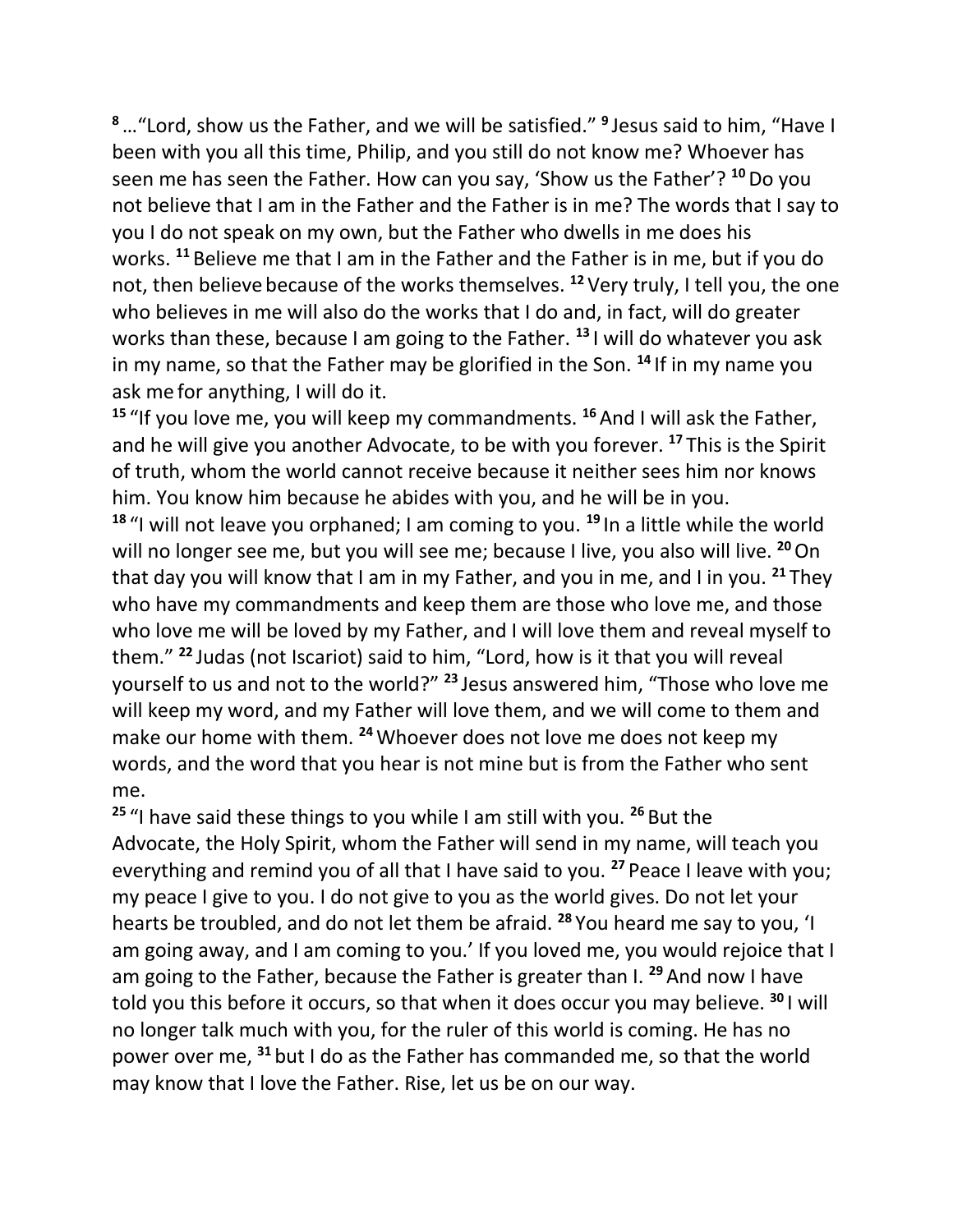This may not be the Holy Spirit story you expected to hear today. Maybe you came expecting the story in the book of Acts that includes a great, rushing wind and tongues of fire, suspended over the disciples' heads. It's a great story…loud and colorful, full of excitement. It reminds us of God's love of diversity and our call to include everyone as, suddenly, the Word of God can be understood by each person in their own language.

The author of John's story is more subdued, less special-effect-y, and may seem a little anti-climactic, especially in light of the amazing ceiling centerpiece before us and the dramatic weather outside. The different stories highlight different aspects of the Spirit. The Acts story reveals an "in your face" Spirit, while the Gospel of John's story tells us about an "in your heart" Spirit. I think the author of John's story has a word for us today.

As I mentioned, the news that Jesus was going away, that his death was imminent, was fresh. In the narrative, Jesus' explanation of the Holy Spirit's presence and activity was meant to comfort the disciples. But really, this story was written to comfort the author of John's estranged from the temple, Jewish community years later. At that time, Jesus had been gone for decades and nothing had changed for the better and it was wearing on the people. The temple was in ruins. The oppression had not ended, in fact, it felt worse. The hope that was present a generation ago, in the people who knew and saw Jesus, was fading.

The author of John reminded his community that Jesus was not gone from their lives, that hope was still alive, and it was alive within them through the Holy Spirit. In the story, Jesus told the disciples the Advocate (or Spirit) would be with the ones who keep his commandments. To understand what the language about commandments means in this gospel, it's helpful to look back. First, in chapter 12:49-50, when Jesus said, "…for I have not spoken on my own, but the Father who sent me has himself given me a commandment…and I know that his commandment is eternal life. And second, in chapter 13:34, when Jesus said, in his explanation of washing the disciples' feet, "I give you a new commandment, that you love one another. Just as I have loved you, you should also love one another." In the context of John's Gospel, when Jesus talks here about commandments, he is talking about simply love and life.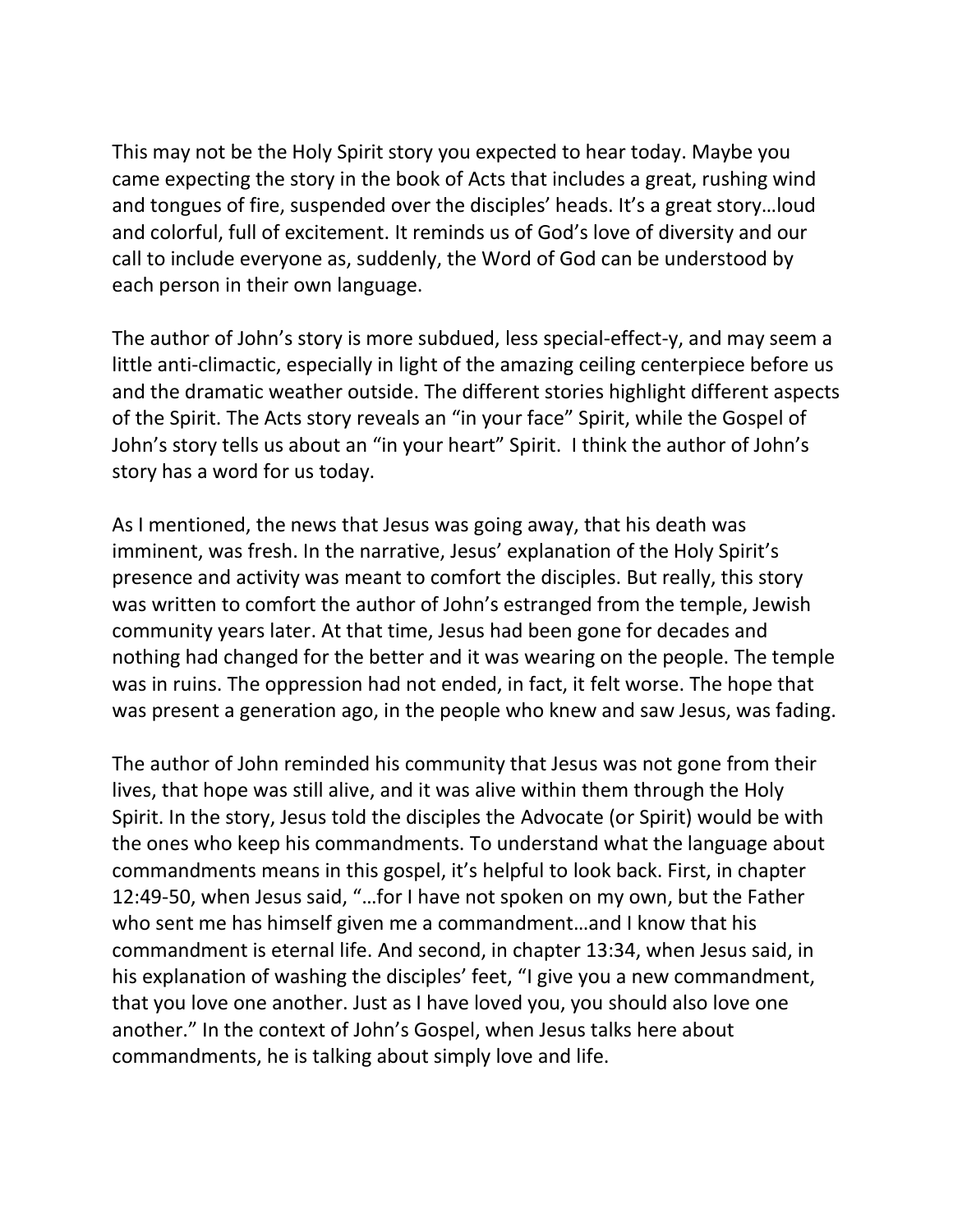And the ones who are about love and life are the ones in whom Jesus will continue to reveal the ways of God. He said, "They who have my commandments and keep them are those who love me, and those who love me will be loved by my Father, and I will love them and reveal myself to them." Jesus' followers will be left with the Spirit that will continue to reveal God and the ways of God to them, just as Jesus had done in the flesh.

In the biblical narrative, the Spirit that hovered over the waters at creation, the Spirit that gave life to the first human, the Spirit that comforted the disciples after Jesus' death and inspired early Christian communities, the Spirit that gave hope to Jesus' followers who had been expelled from the temple a generation later, that same Spirit dwells with us and walks with us today, comforting and inspiring us amid the grief, anger, and sadness of this moment. And at least in my experience, that Spirit behaves a lot more like the author of John describes them than the way the author of Luke and Acts describes them. $^1$ 

In Acts, the author described the coming of the Holy Spirit as a loud, rushing wind that set the air on fire. Cool! So cool. And everyone was talking, probably yelling over the wing and each other. It was holy chaos, so much so that Jesus' followers were accused of *drinking spirits* instead of *being filled with the Spirit.* But as cool as that imagery is, it may be a bit removed from how most of us have experienced God. I have experienced God as an abiding presence in me and in other people; a presence that, yes, at times lights a fire under us, but that is also a presence that comforts and brings peace to our hearts and lives, even when there is nothing peaceful about the world around us. Maybe the flames of Pentecost this year look more like the flames of a fire pit at the end of a long week.

And if I'm honest, right now I don't want another loud, fiery thing in my consciousness. I bet you don't either. What I do want, though, what we all need, is the assurance that we are not alone, and in John's tale of the Holy Spirit, we are given that promise, "God will give you an Advocate who will be with your forever; God will abide with you and will be with you forever; Jesus will not leave you orphaned; You are not alone. We are not alone.

<sup>&</sup>lt;sup>1</sup> Recognizing that the Holy Spirit is non-binary, I have chosen to use they/them for the Spirit's pronouns where pronouns are necessary for reading/speaking fluidity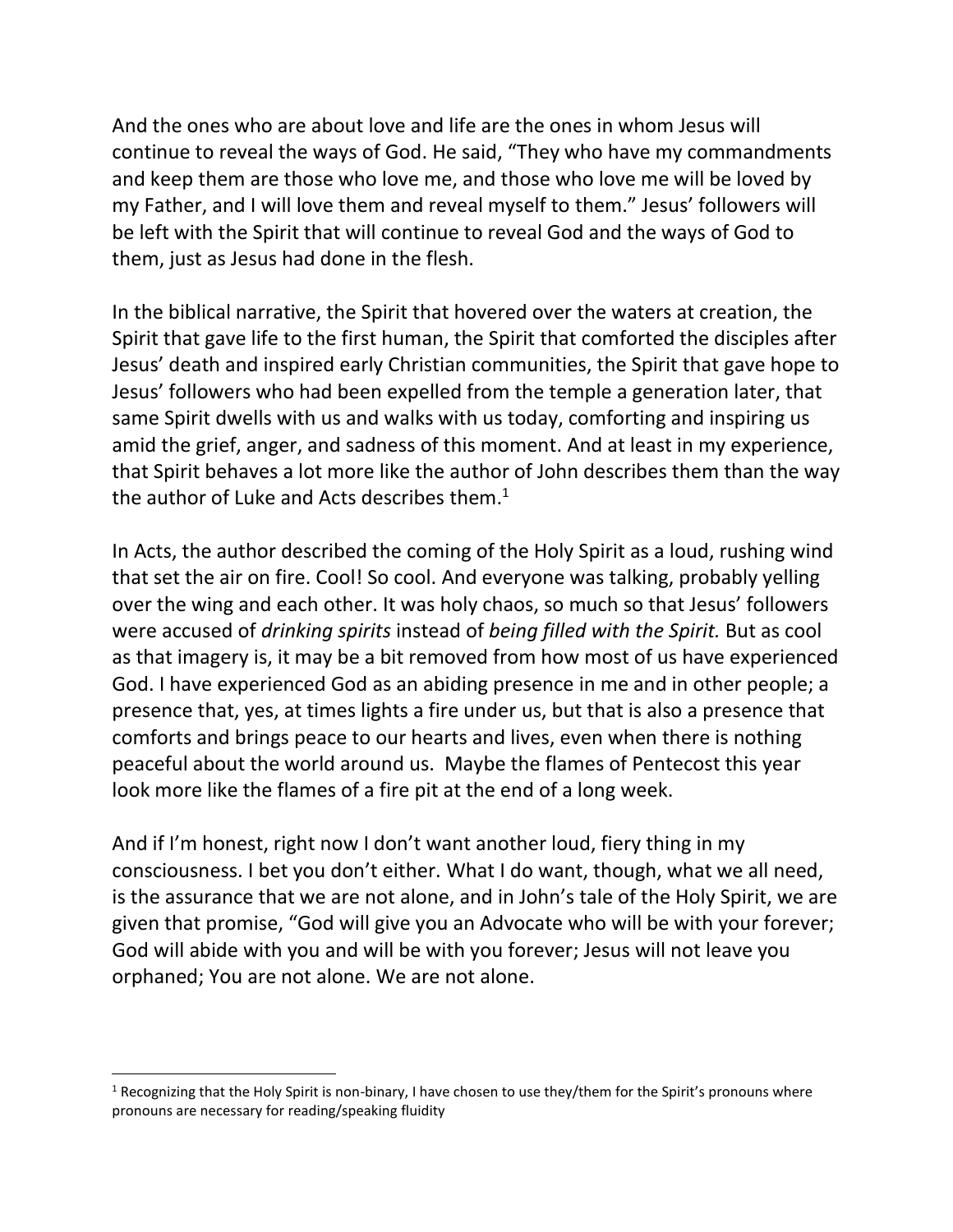There is more to the Spirit than just a pal to hang out with us though. In her commentary on the Gospel of John, Dr. Karoline Lewis writes that in the Gospel of John, "…we are invited to conceive of the fact that one way of understanding the role of the Holy Spirit is to reread the Gospel up until this point and notice what Jesus has done. To have seen Jesus at work is to anticipate the work of the Holy Spirit." This Spirit that abides within each of us, comforting us, also inspires us to Jesus-y things, like whatever is life-giving and love-sharing in this moment.

I said at the beginning of the service that today is the day we celebrate God's universal and intimate presence through the Holy Spirit. The way the author of John wanted his community to understand the Spirit is that the Spirit is intimate in that the Spirit dwells within each of us, yet universal as the Spirit inspires transformation, not only of us individually, but of the world, and that's work we are asked to join in. Since this text was written to speak to a community, I want us to think now about how we, as a community of people who seek to follow the ways of Jesus are being called on this Pentecost Day to transform. In what new ways are we to bring life to and share love in our community and in the world?

In the last few weeks, I have had the privilege of listening as a few of you have shared your ideas with me, either intentionally or in passing. Here are some of them:

Many of you may not know this, but there is a stone labyrinth on our property…way at the back. It is covered with grass right now. One person suggested that it would be a gift to ourselves and to the community for us to uncover it and keep it maintained.

In the last two weeks, 4 children in our church from 3 different families have asked me why we don't have a playground outside. I told them we used to, but it fell into disrepair, and we took it down to keep everyone safe. One of our kiddos said to me, "Well, let's get that fixed so I can play on it with my friends."

One person, noting our mostly unadorned brick walls, suggested we make our sanctuary walls available for community artists to display their work, as creativity is from God and should be celebrated.